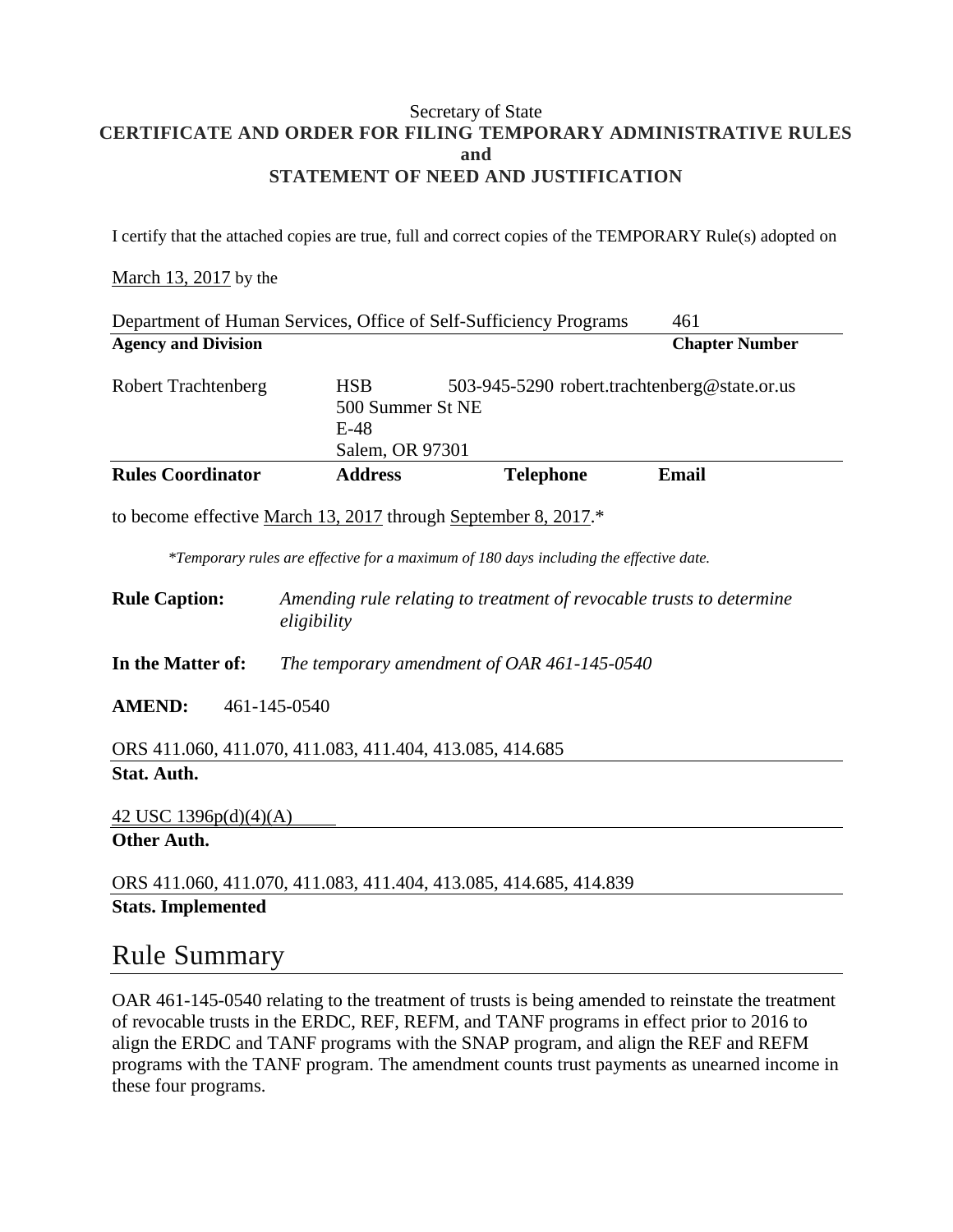# Need for the Rules

OAR 461-145-0540 needs to be amended to align the SNAP program with the ERDC, REF, REFM, and TANF programs and reduce unnecessary spending in these four programs by reinstating the treatment of revocable trusts in the ERDC, REF, REFM, and TANF programs in effect prior to prior to 2016 and correctly counting trust payments as unearned income in these four programs.

## Documents Relied Upon

None

## Justification of Temporary Rules

The Department finds that failure to act promptly by amending OAR 461-145-0540 will result in serious prejudice to the public interest and the Department. Without the change, the Department's SNAP program will not be aligned with the ERDC, REF, REFM, and TANF programs and these four programs will spend funds unnecessarily. The Department needs to proceed by temporary rule because new eligibility decision are being made on an ongoing basis and funds are limited.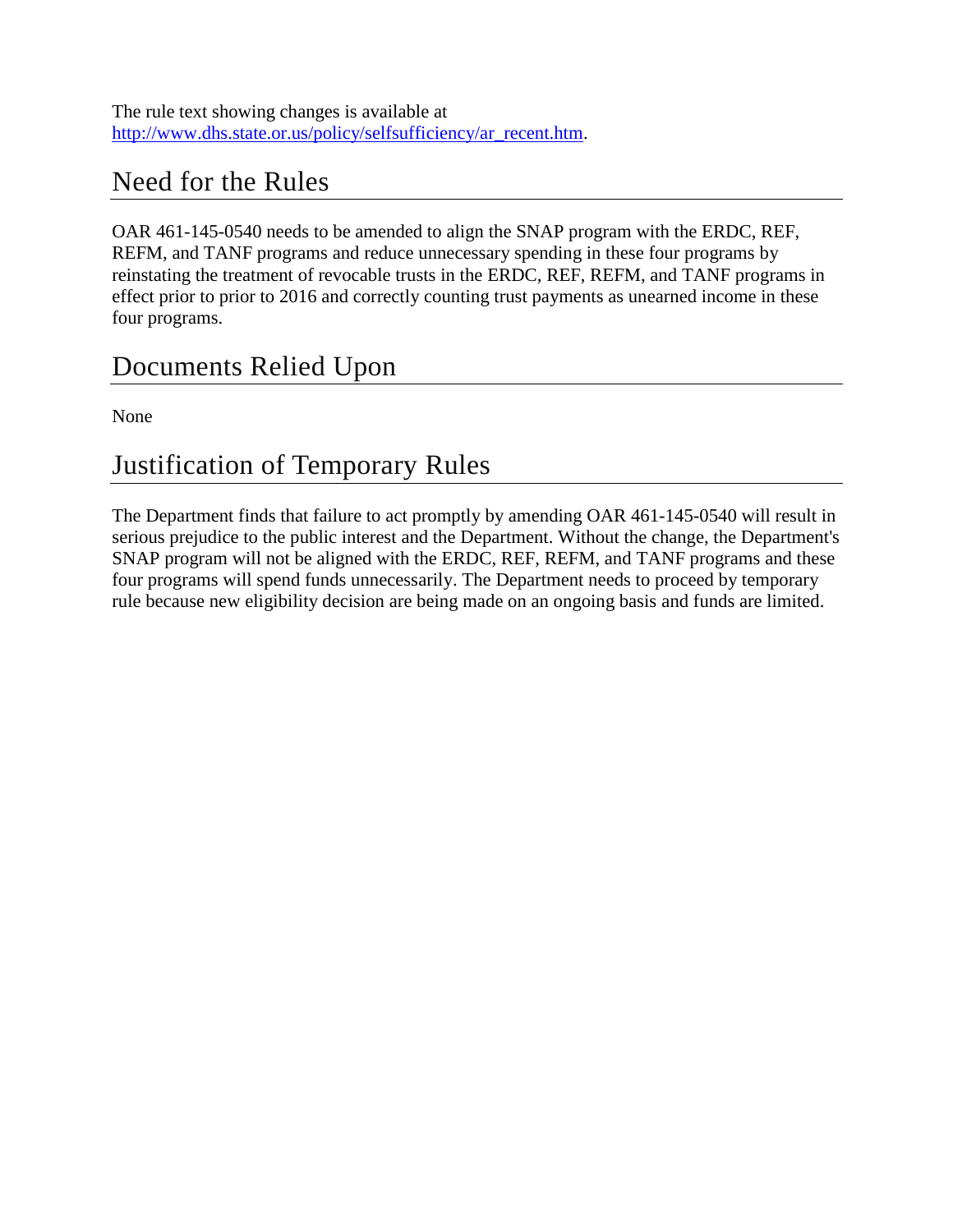**Trusts** 

- (1) This section applies to all *trust funds* (see OAR 461-001-0000) in the REF, REFM, SNAP, and TANF programs. It also applies in the OSIP, OSIPM, and QMB-DW programs for *trust funds* established before October 1, 1993:
	- (a) *Trust funds* are counted as a resource if the fund is legally available for use by a member of the *financial group* (see OAR 461-110-0530) for items covered by program benefits. In the OSIP, OSIPM, and QMB-DW programs, the amount of the trust that is considered legally available is the maximum amount that could be distributed to the beneficiary under the terms of the trust, regardless of whether the trustee exercises his or her authority to actually make a distribution.
	- (b) *Trust funds* are excluded if the fund is not available for use by a member of the *financial group*. The *financial group* must try to remove legal restrictions on the trust, unless that would cause an expense to the group.
	- (c) The part of the fund available for use for medical expenses covered by the medical program for which the *financial group* is eligible is counted.
- (2) In the ERDC program, all *trust funds* are excluded.
- (3) In the OSIP, OSIPM, and QMB-DW programs, *trust funds* established on or after October 1, 1993, are treated in accordance with sections (5) to (11) of this rule.
- (4) In the QMB-BAS, QMB-SMB, and QMB-SMF programs:
	- (a) All *trust funds* are excluded as a resource.
	- (b) A payment made from the trust to or for the benefit of the client is counted as unearned income.
- (5) A trust is considered established if the *financial group* used their resources to form all or part of the trust and if any of the following established a trust, other than by a will:
	- (a) The client.
	- (b) The client's spouse.
	- (c) Any other person, including a court or administrative body, with legal authority to act in place of or on behalf of the client or the client's spouse.
	- (d) Any other person, including a court or administrative body, acting at the direction or upon the request of the client or the client's spouse.
- (6) If the trust contains resources or income of another person, only the share attributable to the client is considered available.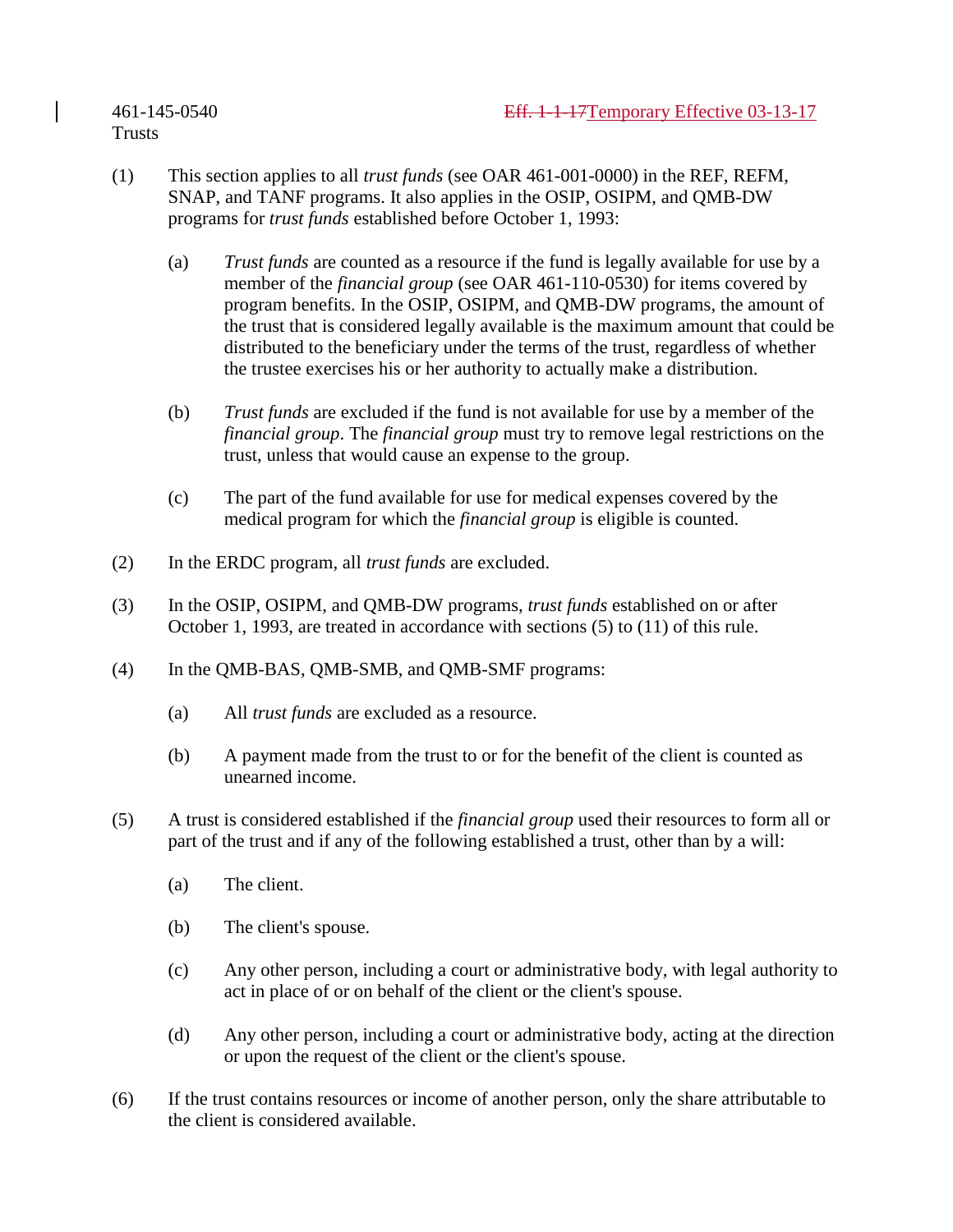- (7) Except as provided in section (10) of this rule, the following factors are ignored when determining how to treat a trust:
	- (a) The purpose for which the trust was established.
	- (b) Whether or not the trustees have or exercise any discretion under the trust.
	- (c) Any restrictions on when or if distributions may be made from the trust.
	- (d) Any restrictions on the use of distributions from the trust.
- (8) If the trust is revocable, it is treated as follows:
	- (a) In all programs except the QMB-BAS, QMB-SMB, QMB-SMF, and SNAPthe OSIP, OSIPM, and QMB-DW -programs:
		- (A) The total value of the trust is considered a resource available to the client.
		- (B) A payment made from the trust to or for the benefit of the client is excluded as income.
	- (b) In the ERDC, REF, REFM, SNAP, and TANF programs:
		- (A) The total value of the trust is considered a resource available to the client.
		- (B) A payment made from the trust to or for the benefit of the client is considered unearned income.
	- (c) A payment from the trust other than to or for the benefit of the client is considered a transfer of assets covered by OAR 461-140-0210 and following.
- (9) If the trust is irrevocable, it is treated as follows:
	- (a) If, under any circumstances, the funds transferred into the trust are unavailable to the client and the trustee has no discretion to distribute the funds to or for the benefit of the client, the client is subject to a transfer-of-resources penalty as provided in OAR 461-140-0210 and following.
	- (b) If, under any circumstances, payments could be made to or on behalf of the client, the share of the trust from which the payment could be made is considered a resource. A payment from the trust other than one to or for the benefit of the client is considered a transfer of assets that may be covered by OAR 461-140- 0210.
	- (c) If, under any circumstances, income is generated by the trust and could be paid to the client, the income is unearned income. Payments made for any reason other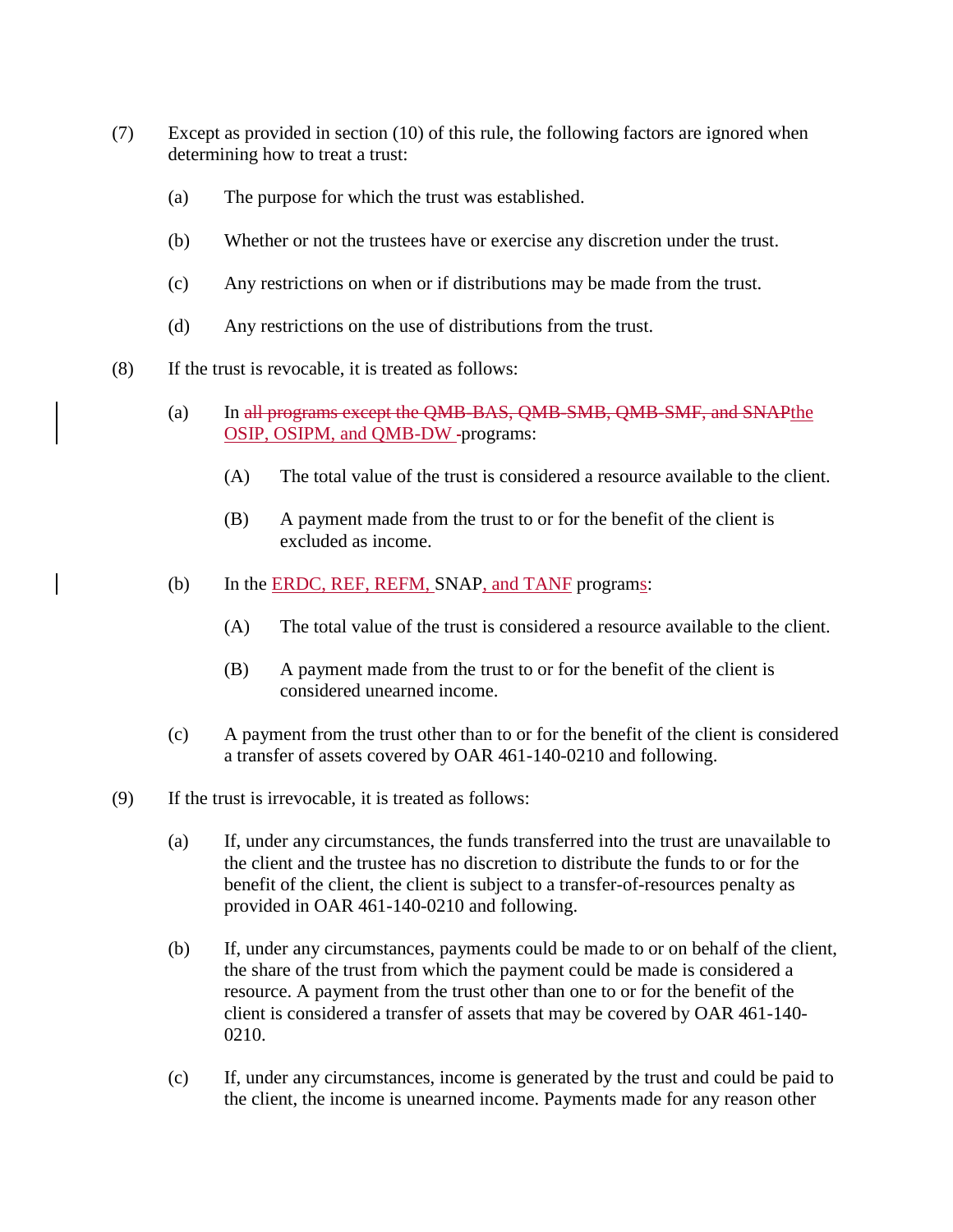than to or for the benefit of the client are considered a transfer of assets subject to disqualification per OAR 461-140-0210.

- (d) If any change in circumstance makes assets (income or resources) from the trust unavailable to the client, the change is a disqualifying transfer as of the date of the change.
- (10) Notwithstanding the provisions in sections (1), (3), and (5) to (9) of this rule, the following trusts are not considered in determining *eligibility* (see OAR 461-001-0000) for OSIPM and QMB-DW:
	- (a) A trust containing the assets of a client determined to have a disability that meets the SSI criteria that was created before the client reached age 65, if the trust was established by one of the following and the state will receive all funds remaining in the trust upon the death of the client, up to the amount of medical benefits provided on behalf of the client:
		- (A) The client's *parent* (see OAR 461-001-0000).
		- (B) The client's grandparent.
		- (C) The client's legal guardian or conservator.
		- (D) A court.
	- (b) A trust established between October 1, 1993 and March 31, 1995 for the benefit of the client and containing only the current and accumulated income of the client. The accumulated amount remaining in the trust must be paid directly to the state upon the death of the client up to the amount of medical benefits provided on behalf of the client. The trust is the total income in excess of the income standard for OSIPM. The remaining income not deposited into the trust is available for the following deductions in the order they appear prior to applying the patient liability:
		- (A) Personal-needs allowance.
		- (B) Community spouse monthly maintenance needs allowance.
		- (C) Medicare and other private medical insurance premiums.
		- (D) Other incurred medical.
	- (c) A trust established on or after April 1, 1995 for the benefit of the client whose income is above 300 percent of the full SSI standard and containing the current and accumulated income of the client. The accumulated amount remaining in the trust must be paid directly to the state upon the death of the client up to the amount of medical assistance provided on behalf of the client. The trust contains all of the client's income. The income deposited into the trust is distributed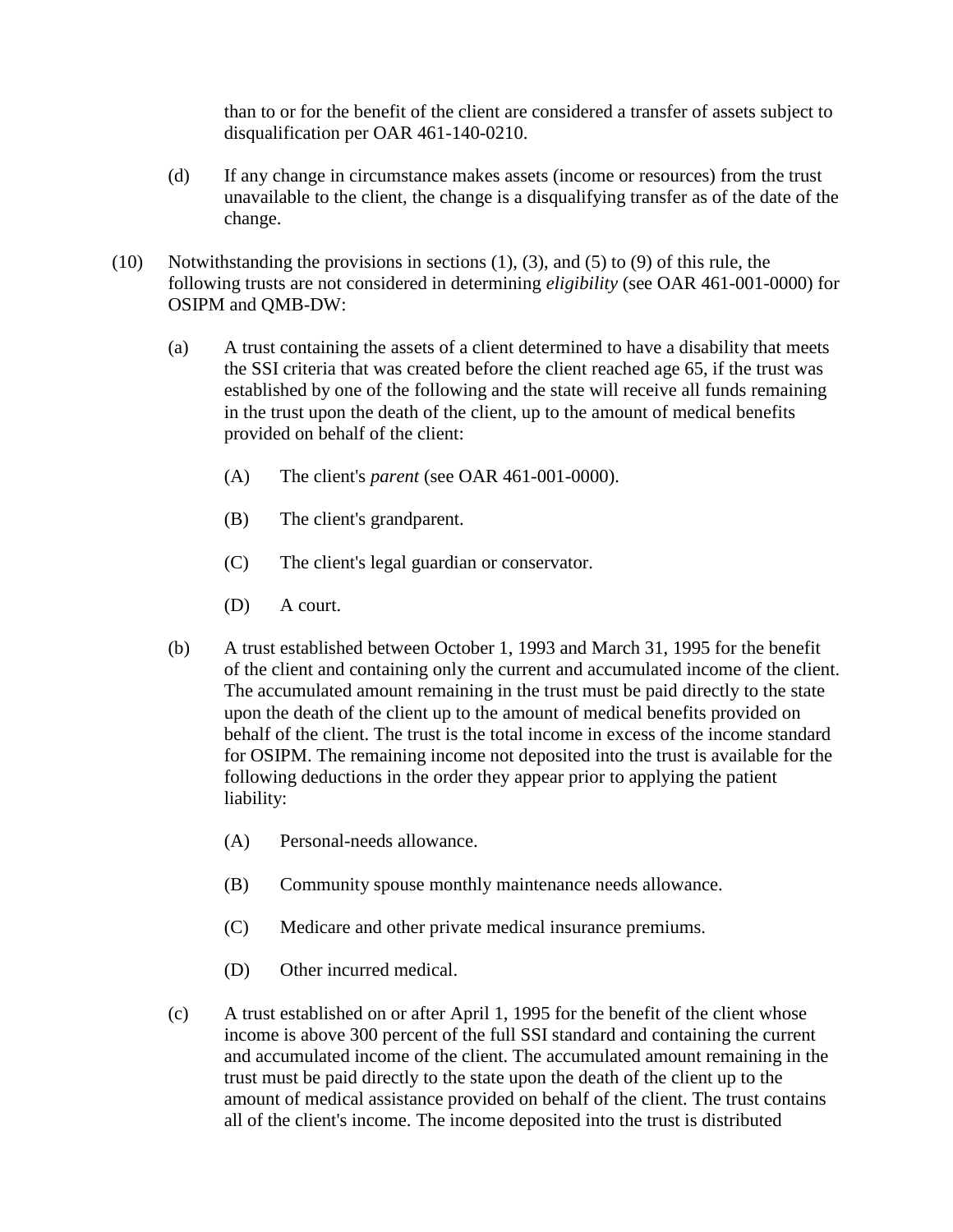monthly in the following order with excess amounts treated as income to the individual subject to the rules on transfer of assets in division 140 of this chapter of rules:

- (A) Personal needs allowance and applicable room and board standard.
- (B) Reasonable administrative costs of the trust, not to exceed a total of \$50 per month, including the following:
	- (i) Trustee fees.
	- (ii) A reserve for administrative fees and costs of the trust, including bank service charges, copy charges, postage, accounting and tax preparation fees, future legal expenses, and income taxes attributable to trust income.
	- (iii) Conservatorship and guardianship fees and costs.
- (C) Community spouse and family monthly maintenance needs allowance.
- (D) Medicare and other private medical insurance premiums.
- (E) Other incurred medical costs as allowed under OAR 461-160-0030 and 461-160-0055.
- (F) Contributions to reserves or payments for child support, alimony, and income taxes.
- (G) Monthly contributions to reserves or payments for the purchase of an irrevocable burial plan with a maximum value of \$5,000.
- (H) Contributions to a reserve or payments for home maintenance if the client meets the criteria of OAR 461-155-0660 or OAR 461-160-0630.
- (I) Patient liability not to exceed the cost of *home and community-based care* (see OAR 461-001-0030) or nursing facility services.
- (11) This section of the rule applies to a trust signed on or after July 1, 2006.
	- (a) Notwithstanding the provisions of sections  $(1)$ ,  $(3)$ , and  $(5)$  to  $(9)$  of this rule, a trust that meets the requirements of subsection (b) of this section is not considered in determining *eligibility* for OSIPM and QMB-DW, except that if the client is age 65 or older when the trust is funded or a transfer is made to the trust, the transfer may constitute a disqualifying transfer of assets under OAR 461-140- 0210 and following.
	- (b) This section of the rule applies to a trust that meets all of the following conditions: